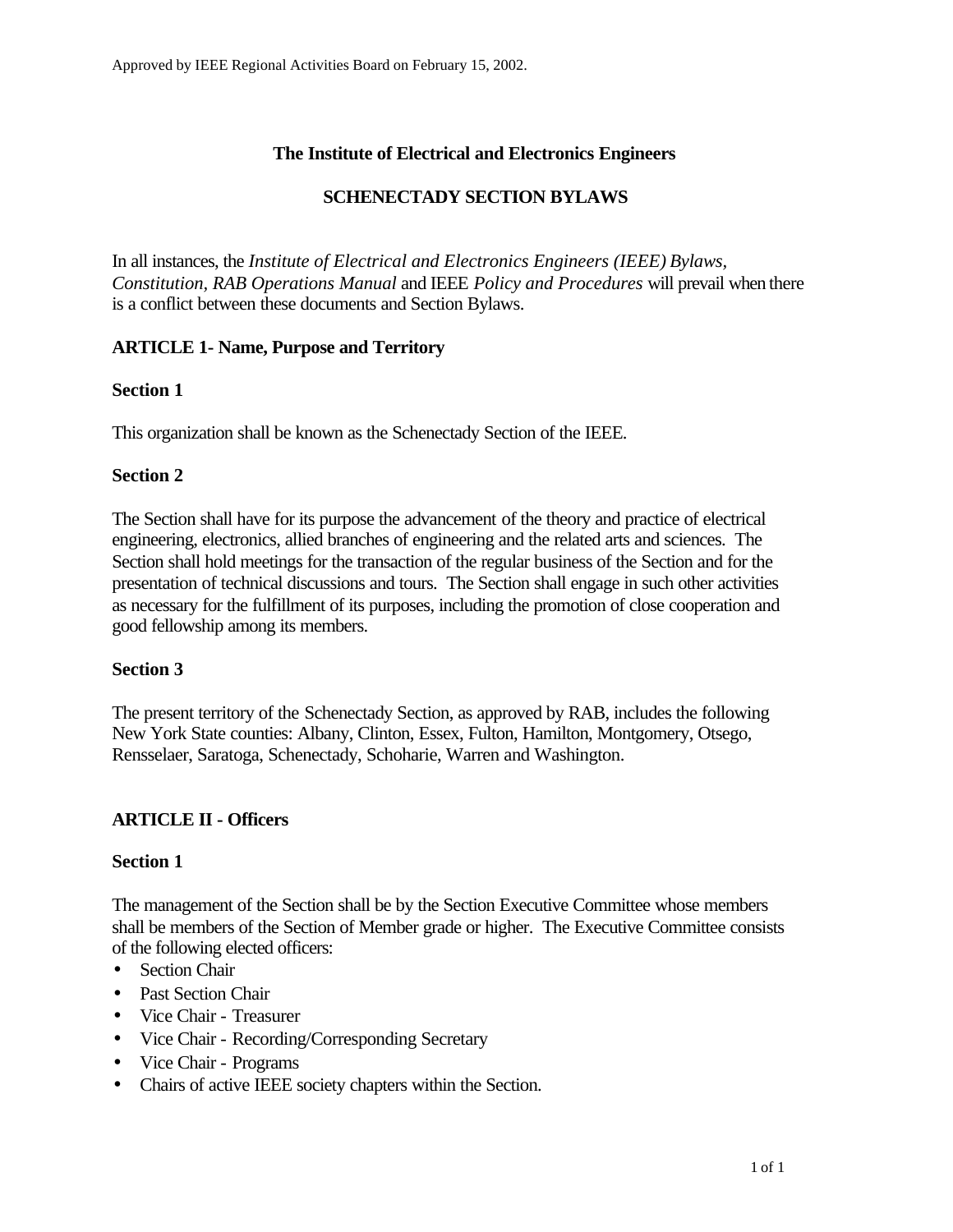The Section Executive Committee shall also include the appointed chairs of active Standing Committees within the Section.

#### **Section 2**

The terms of office of the elected officers shall be for one year. Officers may be re-elected, but under no circumstances may an officer serve in the same position for more than two consecutive years.

# **Section 3**

Terms of office will begin on 1 January. Outgoing officers will continue until their successors are duly elected and take office.

#### **Section 4**

Any vacancy occurring during the year shall be filled by a majority vote of the Section Executive Committee.

#### **Section 5**

The Section Chair, responsible to the Section Executive Committee shall be the "executive officer" of the Section and shall have general supervision of the affairs of the section. The Chair shall preside at the meetings of the Section, and the Section Executive Committee. In the Chair's absence, the Vice-Chair who is senior by virtue of his or her service as a Section Officer shall perform those duties.

The Section Chair shall be an ex-officio member of all standing committees except the Nominating Committee.

The Section Chair shall serve as representative from the Section to the Region 1 Board of Governors; an alternate Representative may be appointed with approval of the Section Executive Committee. At the close of the administrative year, the Section Chair shall confirm that Activity Reports and Financial Reports have been submitted to IEEE Headquarters.

The Vice Chair – Treasurer duties are described in RAB Operations Manual.

The Vice Chair – Secretary duties are described in RAB Operations Manual.

The Vice Chair – Programs shall be responsible for preparing the technical program of the Section, for securing appropriate speakers, making physical arrangements for the meetings, and shall recommend to the Section Executive Committee whether payment of travel expenses of out-of-town speakers at Section meetings shall be authorized. Other officers shall assist with preparation of the program to the extent possible.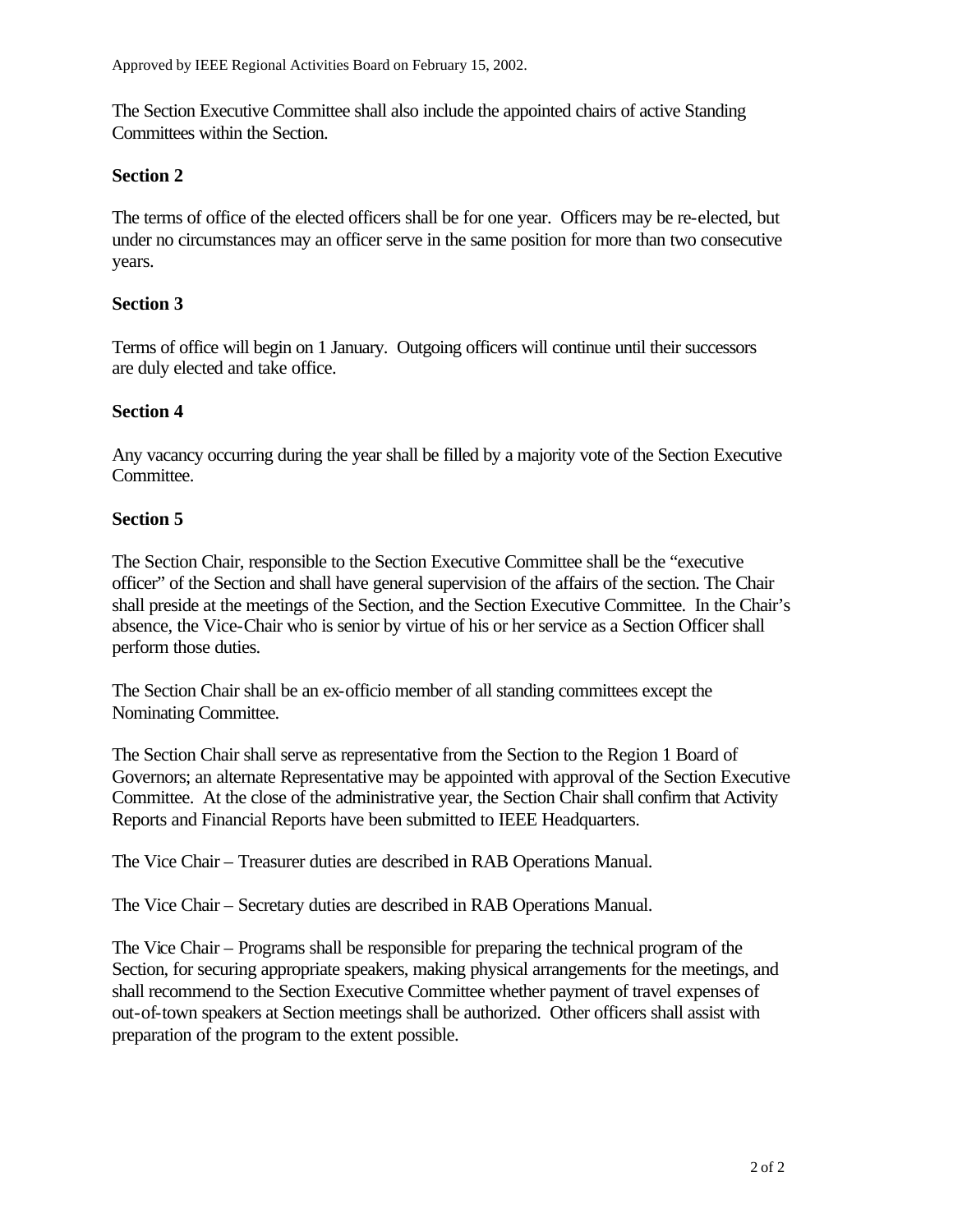# **ARTICLE III - Standing Committees**

### **Section 1**

The Standing Committees of the Section will be as follows:

Steinmetz Memorial Lecture Committee, Steinmetz Memorial Trust Fund Committee, the Nominating Committee and the Tellers Committee.

Other committees may be authorized by a majority vote of the Section Executive Committee at any regular meeting, with the committee chairman appointed by the Section Chair.

#### **Section 2**

The Section Chair with the approval of the Section Executive Committee will appoint the Chair of the standing committees. The term of each chair will expire on December 31.

# **Section 3**

Each Committee Chair will appoint his/her Committee members, with the approval of the Section Executive Committee, and their terms will expire on December 31.

#### **Section 4**

The Steinmetz Memorial Lecture Committee shall arrange for the Steinmetz Memorial Lectures, which are supported by the Steinmetz Memorial Lecture Endowment, in accordance with Agreement and Declaration of Trust made on April 13, 1927 by and between the Schenectady Trust Company of Schenectady, New York, and the Schenectady Section of the American Institute of Electrical Engineers and later with its successor, the Schenectady Section of the Institute of Electrical and Electronics Engineers.

The duties of the other Standing Committees as may be formed will be available from the Regional Activities Department (RAD).

# **ARTICLE IV - Management**

#### **Section 1**

The management of the Section shall be by the Section Executive Committee as described in Article II, Section 1.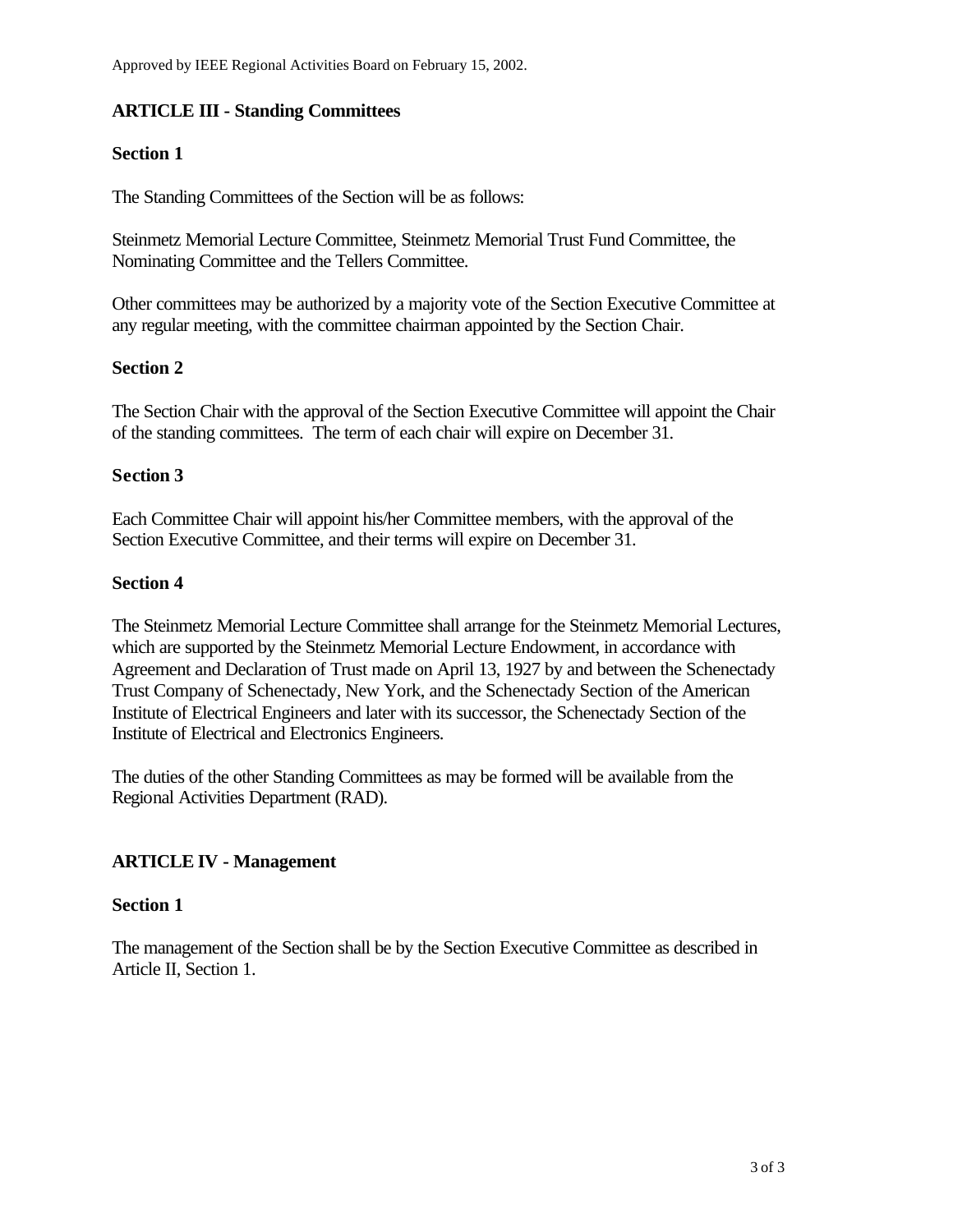### **Section 2**

A quorum shall be necessary in the conduct of the business of the Section. A majority of the members of the Section Executive Committee shall constitute a quorum. A majority vote of the committee members present shall be required for decision on any question except as otherwise stipulated in these bylaws.

### **Section 3**

Meetings of the Section Executive Committee will be held as deemed necessary and will be called by the Section Chair or by request of any three members of the Section Executive Committee.

#### **Section 4**

The fiscal year of the Section shall be 1 January- 31 December.

# **ARTICLE V - Nomination and Election of Officers**

#### **Section 1**

A Nominating Committee consisting of at least three members, not then officers of the Section, shall be appointed by the Section Chair with the approval of the Section Executive Committee.

#### **Section 2**

A Nominating Committee shall nominate a slate consisting of one candidate for each of the offices of Section Chair, Vice Chair - Treasurer, Vice Chair - Recording/Corresponding Secretary, and Vice Chair - Programs. The Nominating Committee shall preferably be guided by the principle of succession whereby the officers proceed successively through the offices of Vice Chair - Programs, Vice Chair - Recording/Corresponding Secretary, Vice Chair-Treasurer, and Section Chair.

#### **Section 3**

The Nominating Committee will announce a "Call to Nominations" to the Section membership by bulletin or special announcement no later than July 1. The announcement time shall call attention to Article V, Section 4.

#### **Section 4**

Additional nominations may be made by petition until August 1. To be valid the petition must be signed by 10 or more voting members, or 1% of the Section membership, whichever is fewer. The Section Secretary shall determine the validity of each petition and the eligibility of each nominee in accordance with these bylaws.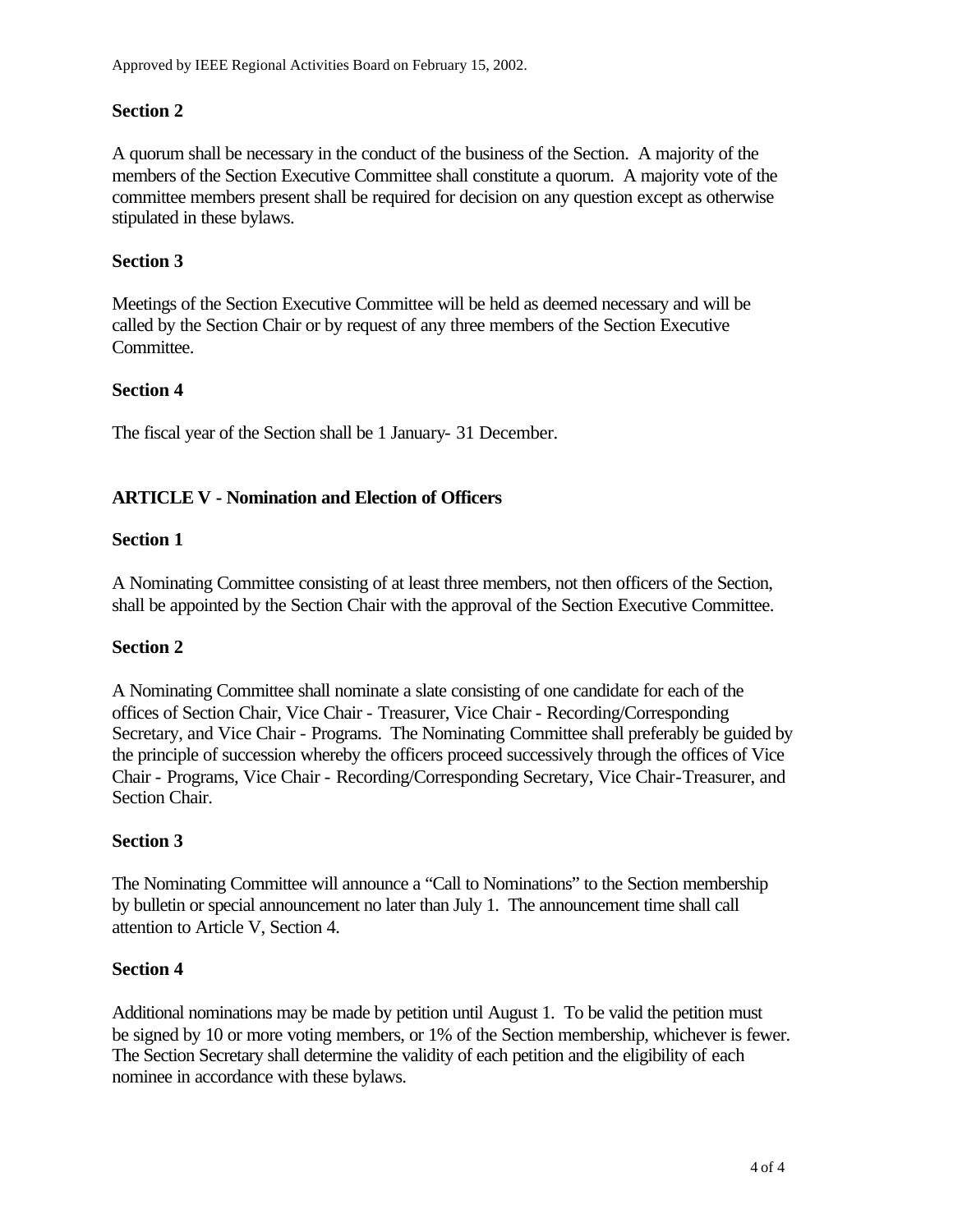### **Section 5**

The election shall be by secret ballot. The ballot showing the names of all nominees shall be mailed to the membership no later than November 15.

#### **Section 6**

A Tellers Committee shall be appointed by the Section Chair to count a ballot vote. Tellers Committee members may not be running for office. Ballots must reach the tellers no later than December 5.

#### **Section 7**

The presiding officer shall read the report of the committee of Tellers at the next Section Executive Committee meeting following the election, and shall declare duly elected the eligible candidates receiving the plurality of votes for each office.

# **Section 8**

In the event that only one candidate is nominated for office after the petition nominations have been closed, the candidate(s) shall be elected at the last meeting of the calendar year, by acclimation.

# **ARTICLE VI - Business Meeting**

#### **Section 1**

In order to transact business at a Section meeting, at least 20 members must be present to constitute a quorum.

#### **Section 2**

Notice of Section meetings shall be sent to all IEEE members in the Section at least one week prior to the date of the meeting. These notices shall contain a full statement of the time, place, and business of the meeting.

#### **ARTICLE VII - Finances**

#### **Section 1**

The Section Chair and Treasurer must approve all expenditures of Section funds.

#### **Section 2**

Without prior authorization of the IEEE Executive Committee, Section funds can be used only for normal operations of the Section. (See IEEE Policy & Procedure 11.4)